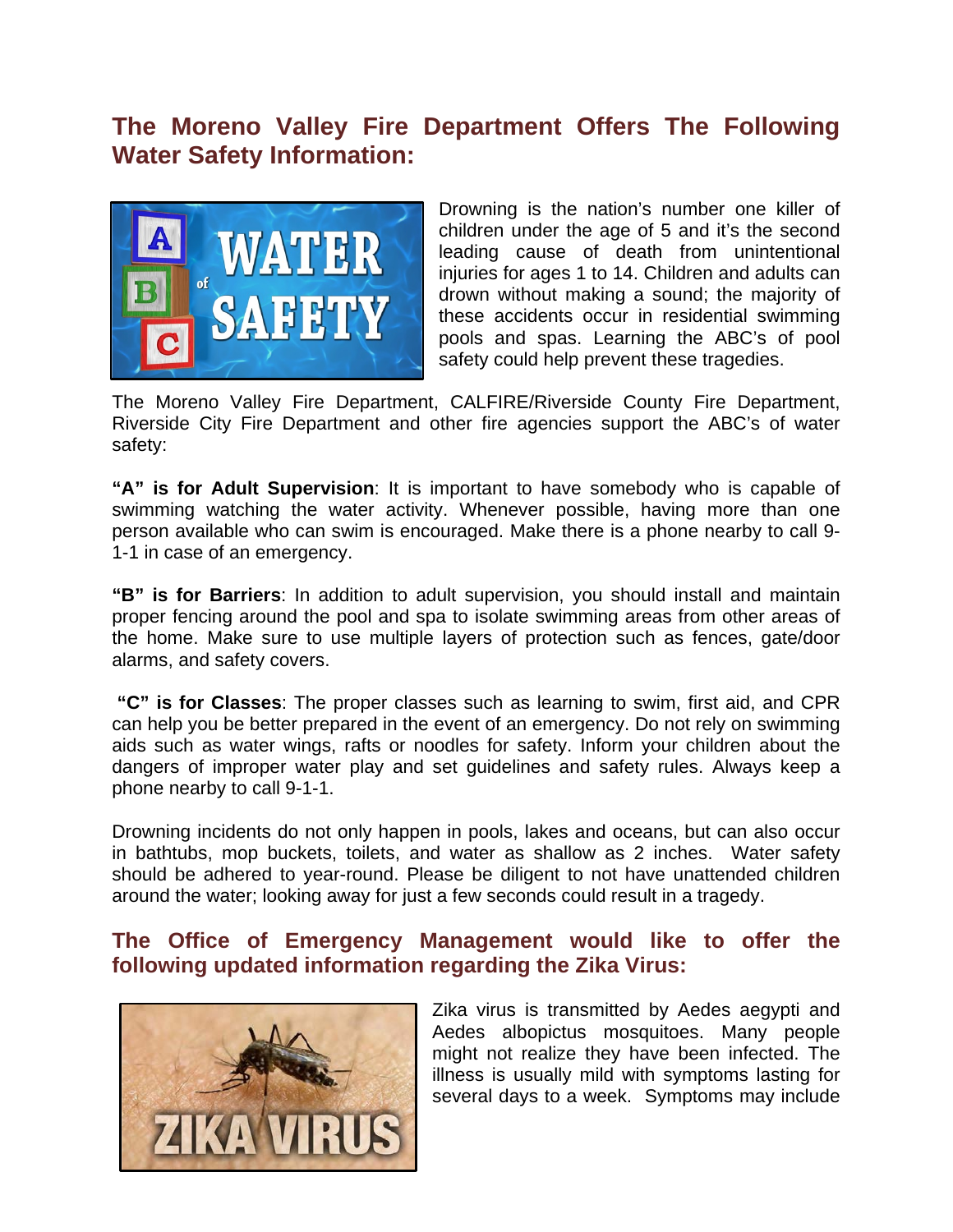fever, rash, joint pain, and conjunctivitis (red eyes). Hospitalization is uncommon and Zika virus is rarely fatal. Zika virus infection during pregnancy can cause a serious birth defect called microcephaly, as well as other severe fetal brain defects. Once a person has been infected, he or she is likely to be protected from future infections. There is no vaccine to prevent Zika.

The Zika virus has been detected in several counties surrounding Moreno Valley with Riverside University Health Systems - Public Health confirming one case in Riverside County. The patient was infected while traveling to the Caribbean and is expected to fully recover. On May 26, 2016, the California Department of Public Health issued a Health and Travel Advisory to Californians to avoid mosquito bites during travel to Latin American countries and the Caribbean where there has been increased reports of mosquito-borne disease, including Zika, chikungunya and dengue. Thus far in California, Zika virus infections have been documented only in people who were infected while traveling outside the United States or through sexual contact with an infected traveler. To date there has been no local mosquito-borne transmissions.

Treatments for the disease include supportive care, rest, fluids and fever relief. If you are returning from a region affected by Zika and experience any of the following: fever, joint pain or rash within two weeks, contact your medical provider. Avoid additional mosquito bites to prevent the virus from spreading to other mosquitos, which might infect others.

To prevent the additional spreading of the disease, wear long-sleeved shirts and long pants, stay indoors with air conditioning, and install window and door screens to keep mosquitoes outside. Take steps to control mosquitoes inside and outside your home, like eliminating standing water. It is also recommended that you use the appropriate insect repellents. Pregnant women and women who are breastfeeding should choose an EPA-registered insect repellent and use it according to the product instructions. If you use sunscreen, apply the sunscreen first and then the repellent. Prevent sexual transmission of Zika by using condoms or not having sex.

### *For more information, please call the Office of Emergency Management at 951.413.3800.*

# **The Office Of Emergency Management Offers The Following Information:**



The City of Moreno Valley Office of Emergency Management would like to inform the public that during this time of year, cases of West Nile Virus (WNV) are especially active due to high humidity, high temperatures and overall climate changes. It is important for the residents to be aware of this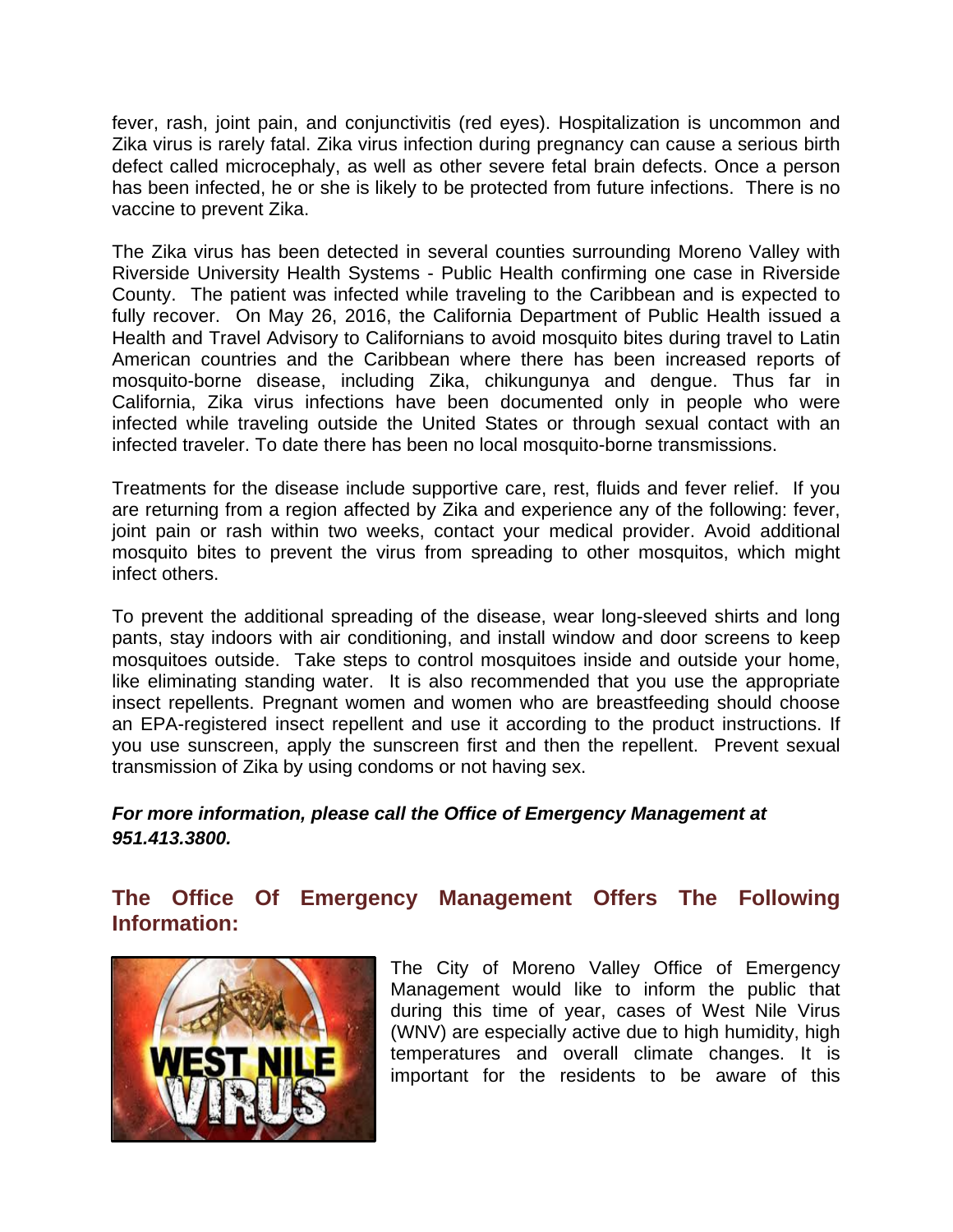increased risk and take preventative measures in reducing the exposure of this disease.

West Nile Virus is transmitted to humans and animals through a mosquito bite from an infected mosquito. Mosquitoes become infected when they feed on infected birds. Health officials emphasized that the risk of serious illness to humans is low. Most individuals who are infected with WNV will not experience any illness. Elderly individuals and those with compromised immune systems are at greatest risk for serious illness.

Individuals can reduce their risk of mosquito-borne diseases by taking these precautions:

- Avoid spending time outside when mosquitoes are most active, especially at dawn and dusk.
- When outdoors, wear long pants, long-sleeved shirts and other protective clothing.
- Apply insect repellent according to label instructions.
- Make sure that doors and windows have tight fitting screens. Repair or replace screens that have tears or holes.
- Eliminate all sources of standing water on your property that can support mosquito breeding.
- Contact your local mosquito and vector control agency if there is a significant mosquito problem where you live or work.

A comprehensive surveillance program to monitor for WNV in Riverside County has been established by the Department of Environmental Health Vector Control, local mosquito and vector control districts and other state and local agencies. The program includes testing suspected cases in humans and horses, capturing and testing mosquitoes, testing sentinel chickens and evaluating dead birds.

Anyone who becomes ill after exposure to mosquitoes should contact his or her health care provider. The Riverside County Department of Public Health Disease Control Office can be reached at (951) 358-5107, for more information about West Nile Virus. Problems related to mosquito control should be directed to the appropriate Mosquito control office:

- Riverside City Mosquito Control 951-351-6127
- Riverside County Mosquito Control 951-766-9454
- Northwest Mosquito and Vector Control 951-340-9792
- Coachella Valley Mosquito and Vector Control District 760-342-8287

If you are unsure of which agency services your area you may go to: [http://westnile.ca.gov/ziplocator.php](http://r20.rs6.net/tn.jsp?e=001XciV4MJcWIFRyLJyg7eloHHD-KVh3FG8MoLwPacbztBmxf9iROYDBnyrK5n1ygjN5QqGRu_DcMgIcypHVgsiDKBaGDYhdkhwFGOZYj5e_UxhrGizjXm3HUSyfxhF7G79cn7cW-IbEXPzs__2nIwmYw==) and enter your zip code.

Information about WNV is available on the website established for surveillance in California: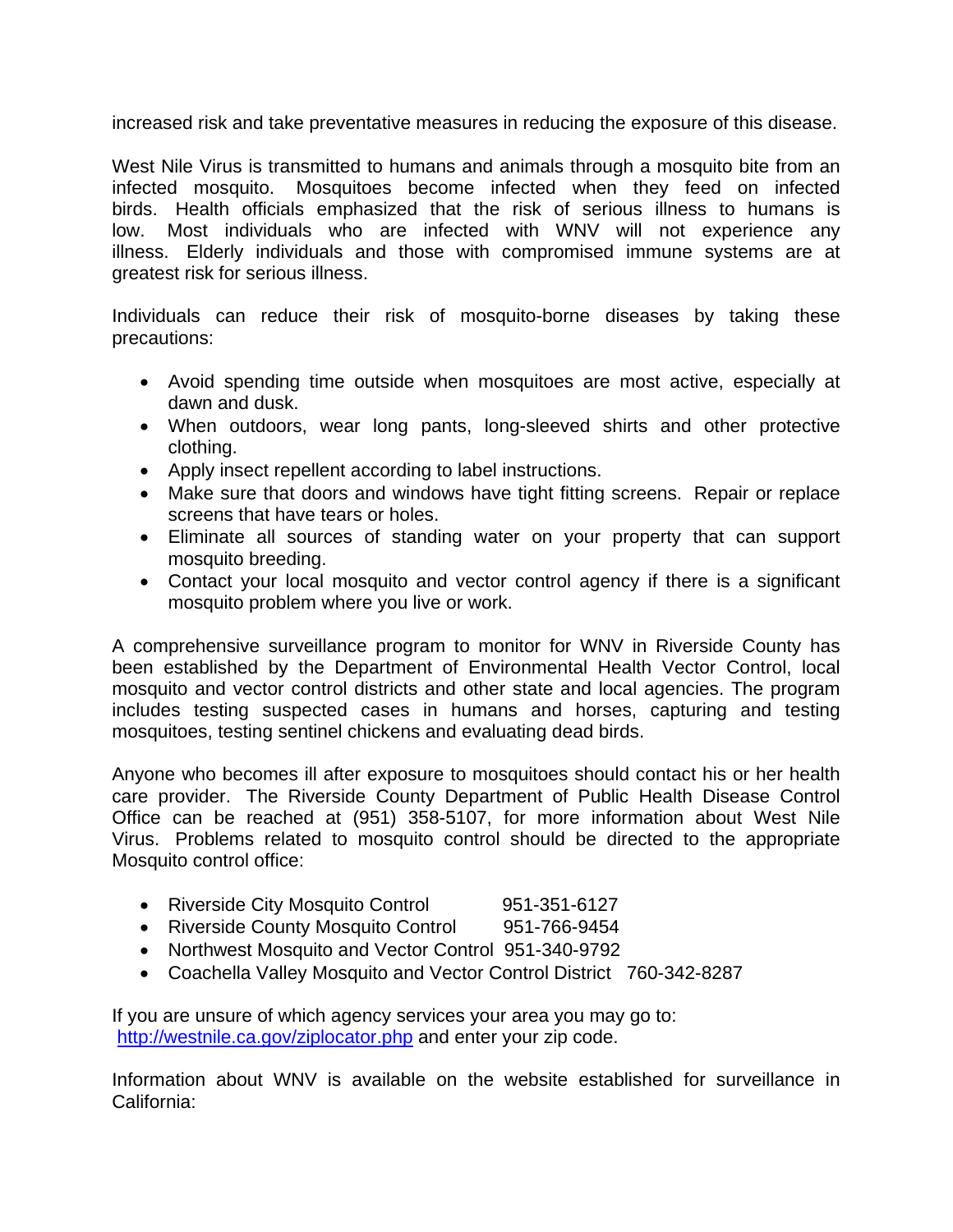#### [http://www.westnile.ca.gov](http://r20.rs6.net/tn.jsp?e=001XciV4MJcWIGDiokDFFGTHhkMwRhPDrrIHmdtMh3FhTmmfByl9Eyv18rmgZD6s7bOs03vjcw1dm-kt_kVnqNwC_PHx3MbqadYUdjHi9c7obw=)

Dead birds can be reported on that same web site or by calling toll-free 1-877-WNV-BIRD (1-877-968-2473).

#### *For more information, please call the Office of Emergency Management at 951.413.3800.*

# **The Moreno Valley Fire Prevention Bureau Offers The Following Information:**



Santa Ana winds are blustery, dry and warm (often hot) winds that blow out of the desert. Santa Ana winds are common in Southern California and often blow in autumn and winter, but can blow any time of the year. Warm temperatures throughout the summer continue to dry up vegetation that is already at a critical stage, partially due to the drought. These events make vegetation ripe for ignition and, if driven by Santa Ana winds, can be fast moving and even catastrophic. If you live in a wildland interface area, the best way to protect your property is to create

defensible space. The Fire Prevention Bureau would like to offer the following tips:

- Create a **Defensible Space** of 100 feet around your home.
	- o Create a **"LEAN, CLEAN and GREEN ZONE"** by removing all flammable vegetation within 30 feet immediately surrounding your home.
	- o Then create a **"REDUCED FUEL ZONE"** in the remaining 70 feet or to your property line.
- Landscape with fire resistant plants.
- Maintain all plants with regular water, and keep dead branches, leaves and needles removed.
- When clearing vegetation, use care when operating equipment such as lawnmowers. One small spark may start a fire; a string trimmer is much safer.
- Stack woodpiles at least 30 feet from all structures and remove vegetation within 10 feet of woodpiles.
- Above ground Liquefied Petroleum Gas (LPgas) containers (500 or less water gallons) shall be located a minimum of 10 feet with respect to buildings, public ways, and lot lines of adjoining property that can be built upon.
- Remove all stacks of construction materials, pine needles, leaves and other debris from your